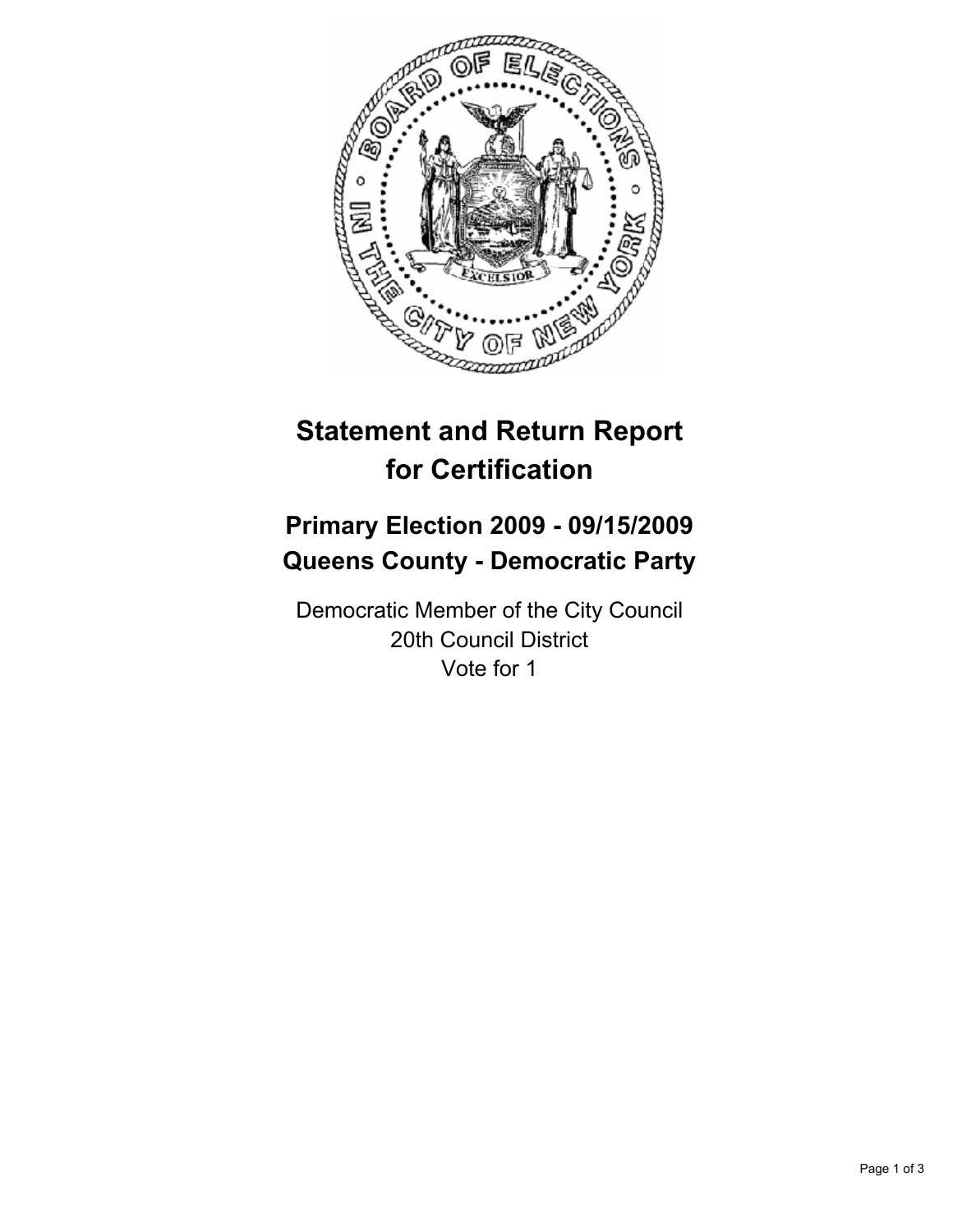

## **Assembly District 22**

| <b>EMERGENCY</b>          | 10    |
|---------------------------|-------|
| ABSENTEE/MILITARY         | 118   |
| <b>AFFIDAVIT</b>          | 76    |
| <b>JOHN CHOE</b>          | 752   |
| YEN S CHOU                | 1,613 |
| <b>SJ JUNG</b>            | 1,446 |
| <b>ISAAC M SASSON</b>     | 1,254 |
| <b>JAMES WU</b>           | 857   |
| EVERGREEN CHOU (WRITE-IN) |       |
| <b>Total Votes</b>        | 5,923 |

#### **Assembly District 24**

| <b>EMERGENCY</b>      | 0   |
|-----------------------|-----|
| ABSENTEE/MILITARY     | 6   |
| AFFIDAVIT             |     |
| JOHN CHOE             | 56  |
| YEN S CHOU            | 78  |
| <b>SJ JUNG</b>        | 60  |
| <b>ISAAC M SASSON</b> | 83  |
| <b>JAMES WU</b>       | 46  |
| <b>Total Votes</b>    | 323 |
|                       |     |

### **Assembly District 25**

| <b>EMERGENCY</b>      | 30  |
|-----------------------|-----|
| ABSENTEE/MILITARY     | 13  |
| AFFIDAVIT             | 9   |
| <b>JOHN CHOE</b>      | 105 |
| YEN S CHOU            | 106 |
| <b>SJ JUNG</b>        | 124 |
| <b>ISAAC M SASSON</b> | 127 |
| <b>JAMES WU</b>       | 74  |
| <b>Total Votes</b>    | 536 |

#### **Assembly District 26**

| <b>EMERGENCY</b>      | 0   |
|-----------------------|-----|
| ABSENTEE/MILITARY     | 54  |
| AFFIDAVIT             | 8   |
| <b>JOHN CHOE</b>      | 354 |
| YEN S CHOU            | 138 |
| <b>SJ JUNG</b>        | 122 |
| <b>ISAAC M SASSON</b> | 277 |
| <b>JAMES WU</b>       | 96  |
| <b>Total Votes</b>    | 987 |